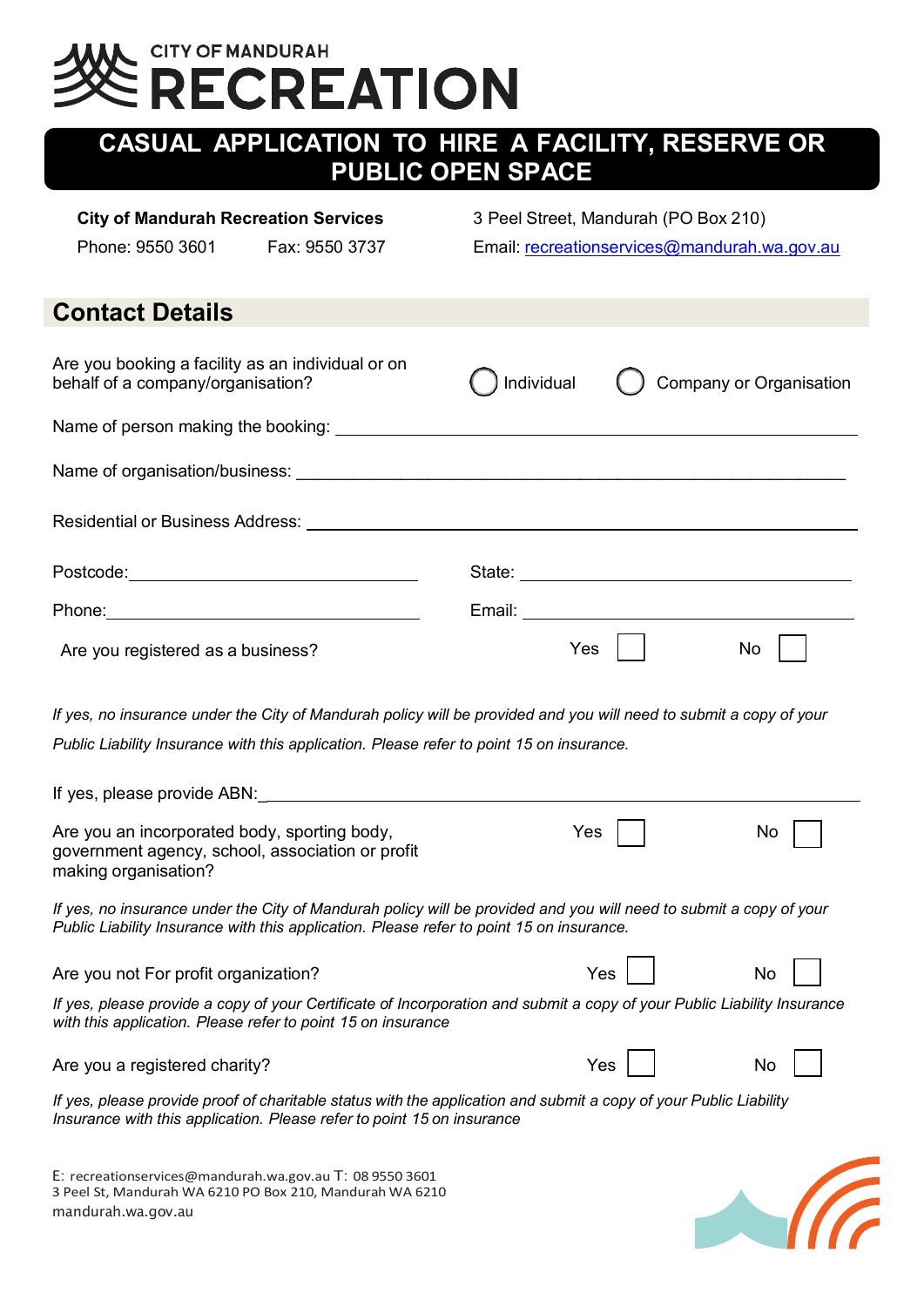# **CITY OF MANDURAH ECREATION**

### **CASUAL APPLICATION TO HIRE A FACILITY, RESERVE OR PUBLIC OPEN SPACE**

### **Booking Details**

Name of Facility/Reserve/POS being hired:  $\blacksquare$ 

Date of hire **Date of his contract of the set of the set of the set of the set of the set of the set of the set of the set of the set of the set of the set of the set of the set of the set of the set of the set of the set** 

Start Time: \_ Finish Time: \_ *Please be advised that set up & clean up time must be included on the booking form.*

*Hall must be vacated by 1:00am including cleaning time. Please refer to point 6 in Terms of Conditions of Hire.* 

Description of Function/Activity **and the set of the set of the set of the set of the set of the set of the set o** 

*Please note the City will not support the use of its facilities for any activity or purpose that promotes unlawful conduct or encourages actions that are discriminatory, offensive or contrary to the City's values. The City reserves the right to cancel a booking, even at short notice, in these circumstances. Refer to point 34 in Terms of Conditions of Hire.*

| Estimated Attendance No's:                                 | Adults (over 18's) |           | Children (under 18)          |
|------------------------------------------------------------|--------------------|-----------|------------------------------|
| Are you providing food at this function/activity?          |                    | $Yes$ $ $ | $\overline{N_{\mathcal{O}}}$ |
| If yes, will this food be sold or provided free of charge? |                    | Sold      | Free of Charge               |

*Selling food, Health Services will require a minimum of 2 weeks' notice after Temporary Food Stall Application is received. Please refer to point 28 in the Terms of Conditions of Hire.*

*.* Please provide a brief description of the type of food (e.g. sausage sizzle, buffet, finger food).

| Will<br>∍∼ | Yes | No |  |
|------------|-----|----|--|

**Please note that an Alcohol Consumption Permit can only applied for within a Public Open Space for the purpose of a 'toast' at a Wedding Ceremony for a maximum of one hour during the booking time.**

Wedding Toast booking time requested (maximum 1 hour)

*Please note for all wedding ceremonies in a Public Open Space a maximum time of 4 hours including set up and clean up will be permitted, pending availability.*

*Note: A fee of will be charged and a permit issued to the above applicant.*

Will ALCOHOL be <u>sold</u>? No will ALCOHOL be sold?

*Note: If liquor is to be sold, a second permit must be obtained from the Department of Racing, Gaming and Liquor[.http://www.rgl.wa.gov.au](http://www.rgl.wa.gov.au/) .Copy to be provided to Recreation Services before booking is approved. Please refer to* 

*point 12 in conditions of hire.* 

*If alcohol is being sold, please provide a copy of the liquor* license *and plan of licensed area. Licensed security is mandatory for 18th and 21st birthday functions. Please refer to point 7 in the Conditions of Hire. The party is required to be registered with WA police by going to [www.police.wa.gov.au.](http://www.police.wa.gov.au/)* 

E: [recreationservices@mandurah.wa.gov.au](mailto:recreationservices@mandurah.wa.gov.au) T: 08 9550 3601 3 Peel St, Mandurah WA 6210 PO Box 210, Mandurah WA 6210 mandurah.wa.gov.au

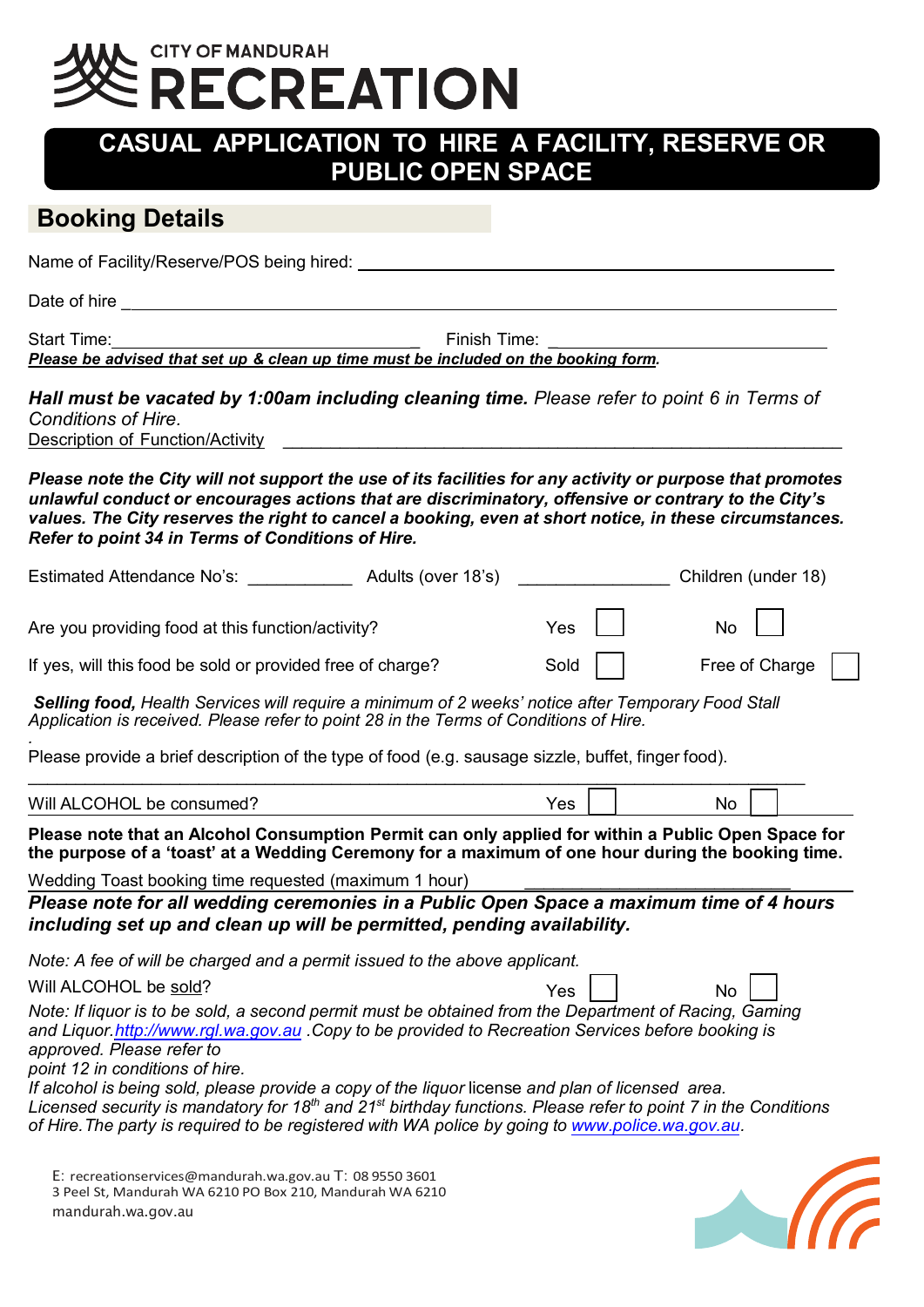# E CITY OF MANDURAH<br>Se RECREATION

| CASUAL APPLICATION TO HIRE A FACILITY, RESERVE OR |
|---------------------------------------------------|
| <b>PUBLIC OPEN SPACE</b>                          |

| Will you be having music or excessive noise via a DJ,<br>Band, PA system or other?                                                                                                                                                                                                                      | Yes                                   | No        |
|---------------------------------------------------------------------------------------------------------------------------------------------------------------------------------------------------------------------------------------------------------------------------------------------------------|---------------------------------------|-----------|
| Please provide details below of what you are planning on having during your booking:                                                                                                                                                                                                                    |                                       |           |
| Will there be any temporary structures or seating erected?<br>e.g. marquees, staging or lighting - Provide details below:                                                                                                                                                                               | Yes                                   | <b>No</b> |
| Will there be amusement activities such as bouncy<br>castle, petting zoo, inflatable slides etc.?                                                                                                                                                                                                       | Yes                                   | No        |
| If Yes - A detailed site map, a copy of the operators Public Liability Insurance and a copy of the<br>Class 1 Worksafe Certificate or Worksafe Plant Registration relating to the activity/amusement is<br>required with this application. Please refer to point 26 in the Terms of Conditions of Hire. |                                       |           |
| Will you require vehicle access to the reserve?                                                                                                                                                                                                                                                         | Yes                                   | No        |
| Note: Vehicles are prohibited unless prior consent from City of Mandurah is obtained. Conditions apply.                                                                                                                                                                                                 |                                       |           |
| How many vehicles will be on the reserve (maximum of 2 vehicles)? __________________________________                                                                                                                                                                                                    |                                       |           |
| Note: The above does not include the carpark of facility<br>Will the person completing this application be<br>responsible for the vehicle access?                                                                                                                                                       | Yes                                   | <b>No</b> |
| If No, please provide details on who will be responsible for the management of vehicle access?                                                                                                                                                                                                          |                                       |           |
| Email <b>Executive Contract Contract Contract Contract Contract Contract Contract Contract Contract Contract Contract Contract Contract Contract Contract Contract Contract Contract Contract Contract Contract Contract Contrac</b>                                                                    | Contact Phone _______________________ |           |
| <b>Disclaimer</b>                                                                                                                                                                                                                                                                                       |                                       |           |

I agree that I have read the City of Mandurah's Terms and Conditions of Hire and agree to abide by these and be responsible for payment of all fees and charges associated with this hire and *ensure that appropriateliability and other insurances are in place for the activities to be conducted.*

*Signature Date \_\_\_\_\_\_\_\_\_\_\_\_\_\_\_\_\_\_\_\_\_\_*

E: recreationservices@mandurah.wa.gov.au T: 08 9550 3601 3 Peel St, Mandurah WA 6210 PO Box 210, Mandurah WA 6210 mandurah.wa.gov.au